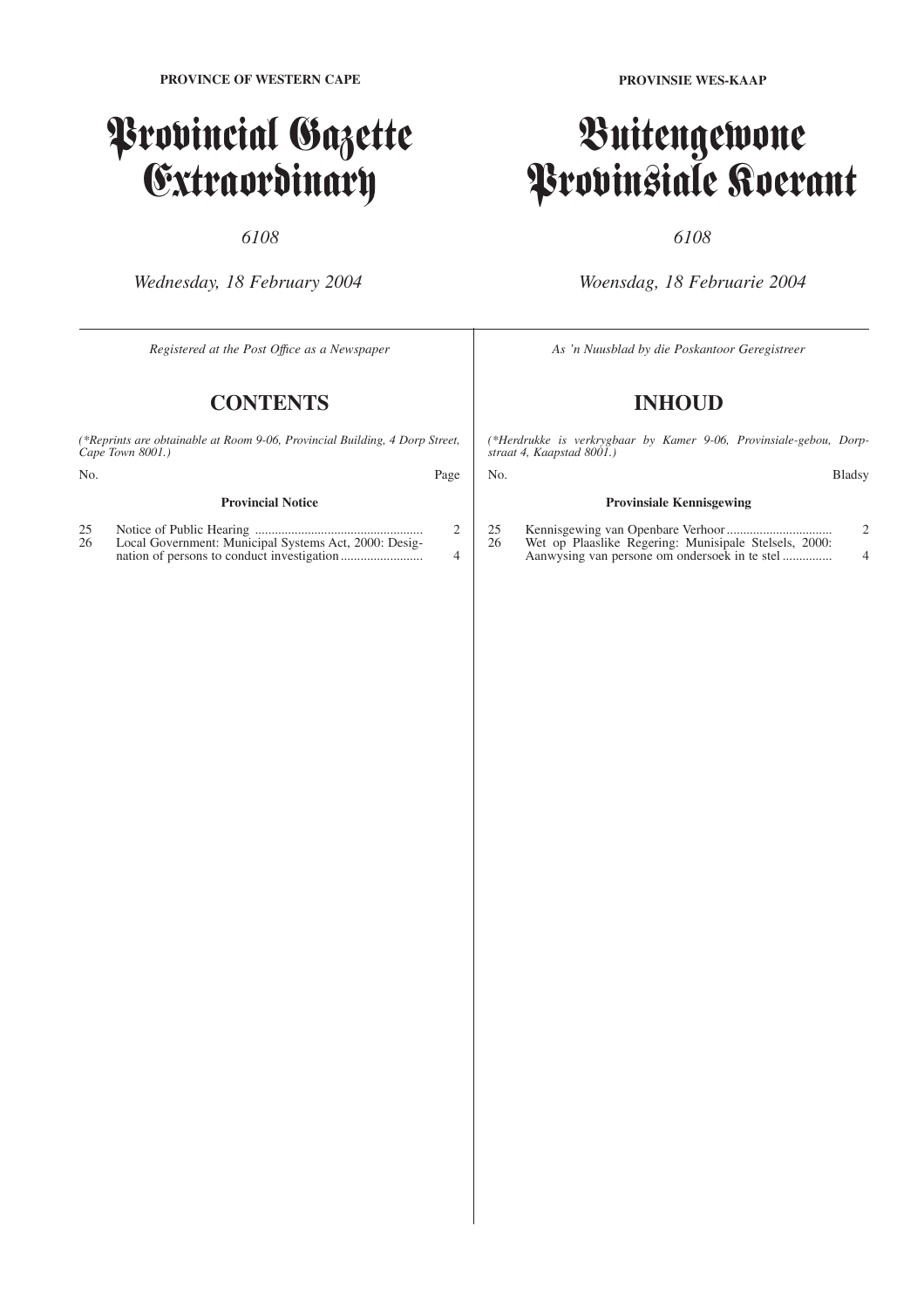### **PROVINCIAL NOTICES**

The following Provincial Notices are published for general information.

G. A. LAWRENCE, DIRECTOR-GENERAL

Provincial Building, Wale Street, Cape Town.

#### **PROVINSIALE KENNISGEWINGS**

Die volgende Provinsiale Kennisgewings word vir algemene inligting gepubliseer.

G. A. LAWRENCE, DIREKTEUR-GENERAAL

Provinsiale-gebou, Waalstraat, Kaapstad.

P.N. 25/2004 18 February 2004

### **NOTICE OF PUBLIC HEARING**

Notice is hereby given of a Public Hearing as part of an investigation called for by the Western Cape Minister of Local Government into allegations of maladministration, non-compliance with statutory obligations or other serious malpractices committed by any person or persons in the Kannaland Municipality or any person or persons who associate or associated with the Kannaland Municipality.

Any interested party who wishes to appear at the Hearing or who wishes to supply information must inform the Secretary before 15h00 on Friday, 20 February 2004.

Any witnesses giving evidence are entitled to their own legal representation.

Attention is drawn to the fact that documentation submitted must be by way of a sworn affidavit and that witnesses who present oral representations will be requested to do so under oath or to make an affirmation.

Any institution in doubt whether it would be permitted to be represented is requested to contact the Secretary.

#### BY ORDER OF THE CHAIRPERSON MR L D DEKKER

| Secretary:                | Mr G February        | Venue: | 27 Wale Street                                              |  |
|---------------------------|----------------------|--------|-------------------------------------------------------------|--|
| Tel:                      | $(021)$ 483 4776     |        | 4th Floor                                                   |  |
| <i>Fax:</i>               | $(021)$ 483 3337     |        | Cape Town, 8000                                             |  |
| $E$ -mail:                | gfebruar@pgwc.gov.za |        |                                                             |  |
| DATE AND TIME OF HEARING: |                      |        | <i>VENUE:</i>                                               |  |
| 23 February 2004 at 09h00 |                      |        | Community Hall, Nissenville, Raubenheimer Street, Ladismith |  |
| 24 February 2004 at 09h00 |                      |        | Community Hall, Nissenville, Raubenheimer Street, Ladismith |  |
| 25 February 2004 at 09h00 |                      |        | Community Hall, Bergsig, First Avenue, Calitzdorp           |  |
| 9 March 2004 at 09h00     |                      |        | Community Hall, Nissenville, Raubenheimer Street, Ladismith |  |
| 10 March 2004 at 09h00    |                      |        | Community Hall, Nissenville, Raubenheimer Street, Ladismith |  |
| 11 March 2004 at 09h00    |                      |        | Community Hall, Nissenville, Raubenheimer Street, Ladismith |  |

Members of the public, organizations etcetera are requested to make their representations at the hearings of 23, 24 and 25 February 2004. The hearings on 9, 10, and 11 March 2004 are intended for councillors, officials and persons designated by the chairperson, to respond to the evidence given during the hearings in February 18, 2004.

P.K. 25/2004 18 Februarie 2004

#### **KENNISGEWING VAN OPENBARE VERHOOR**

Kennis word hiermee gegee van 'n openbare verhoor wat deel uitmaak van 'n ondersoek deur die Wes-Kaapse Minister van Plaaslike Regering oor bewerings van wanadministrasie, nie-nakoming van statutêre verpligtinge, of ander ernstige wanpraktyke begaan deur enige persoon of persone in die Kannaland Munisipaliteit of enige persoon of persone wat verbintenis het of gehad het met die Kannaland Munisipaliteit.

Enige belangstellendes wat graag by die verhoor wil getuig en inligting wil verskaf, moet die Sekretaris hiervan verwittig voor 15h00 op Vrydag, 20 Februarie 2004.

Getuies is geregtig op hul eie regsverteenwoordigers.

Aandag word daarop gevestig dat dokumentasie voorgelê beëdig moet word en dat getuies wat mondelinge getuienis aflê versoek sal word om dit onder eed te doen of om 'n bevestiging te maak.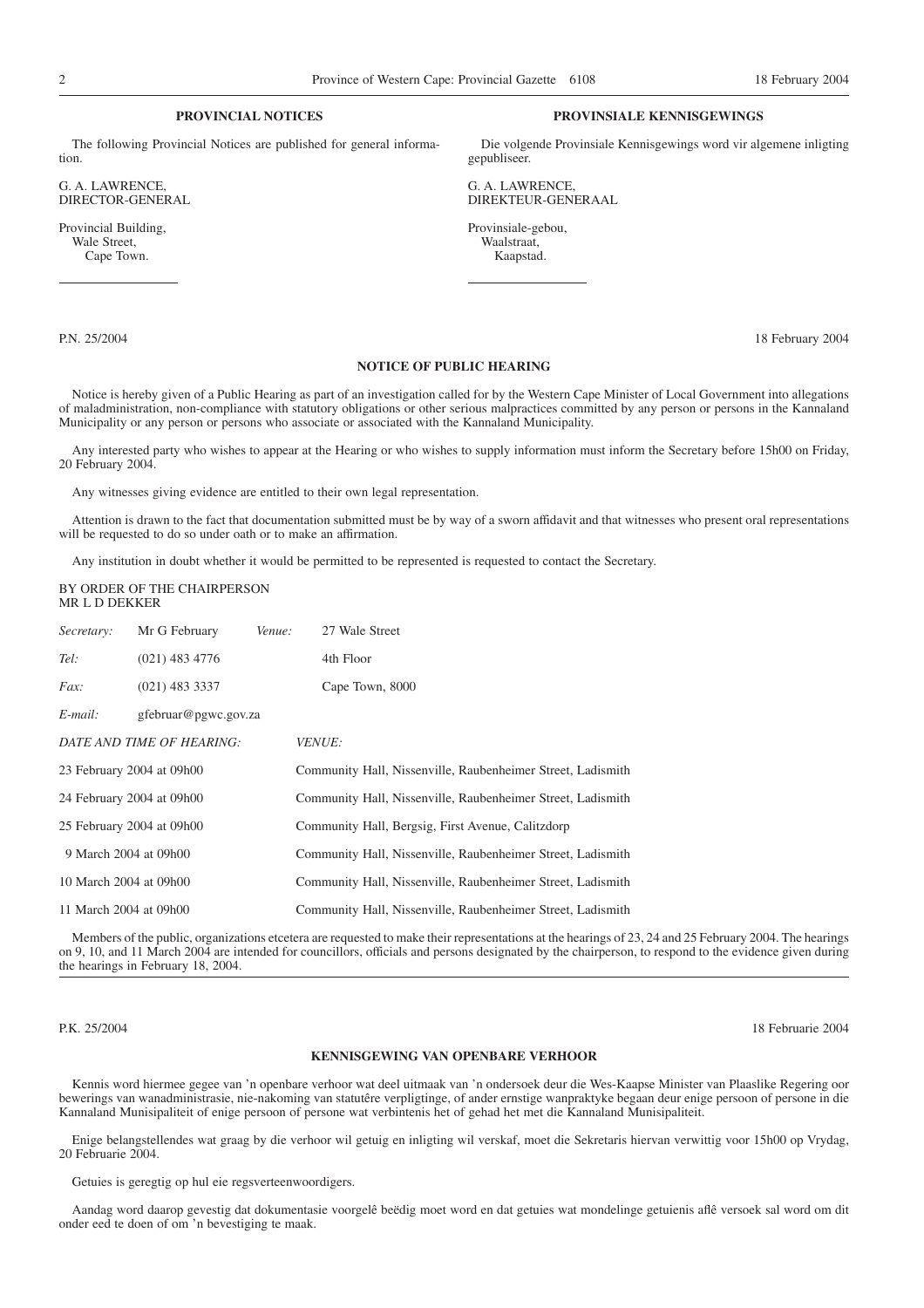Enige instelling wat onseker is of dit toegelaat sal word om verteenwoordig te word, word versoek om met die Sekretaris in verbinding te tree.

| MNR L D DEKKER         | IN OPDRAG VAN DIE VOORSITTER |       |                                                            |  |  |
|------------------------|------------------------------|-------|------------------------------------------------------------|--|--|
| Sekretaris:            | Mnr G February               | Plek: | 27 Waalstraat                                              |  |  |
| Tel:                   | $(021)$ 483 4776             |       | 4 de Verdieping                                            |  |  |
| <i>Faks:</i>           | $(021)$ 483 3337             |       | Kaapstad, 8000                                             |  |  |
| $E$ -pos:              | gfebruar@pgwc.gov.za         |       |                                                            |  |  |
|                        | DATUM EN TYD VAN VERHORE:    |       | PLEK:                                                      |  |  |
|                        | 23 Februarie 2004 om 09h00   |       | Gemeenskapsaal, Nissenville, Raubenheimerstraat, Ladismith |  |  |
|                        | 24 Februarie 2004 om 09h00   |       | Gemeenskapsaal, Nissenville, Raubenheimerstraat, Ladismith |  |  |
|                        | 25 Februarie 2004 om 09h00   |       | Gemeenskapsaal, Bergsig, Eerste Laan, Calitzdorp           |  |  |
| 9 Maart 2004 om 09h00  |                              |       | Gemeenskapsaal, Nissenville, Raubenheimerstraat, Ladismith |  |  |
| 10 Maart 2004 om 09h00 |                              |       | Gemeenskapsaal, Nissenville, Raubenheimerstraat, Ladismith |  |  |
| 11 Maart 2004 om 09h00 |                              |       | Gemeenskapsaal, Nissenville, Raubenheimerstraat, Ladismith |  |  |

Lede van die publiek, organisasies ensovoorts word versoek om hul saak te stel by die verhore van 23, 24 en 25 Februarie 2004. Die verhore op 9, 10 en 11 Maart 2004 is bedoel vir raadslede, amptenare en persone aangewys deur die voorsitter om te antwoord op die getuienis gelewer tydens die verhore in Februarie 18, 2004.

## P.N. 25/2004 18 Febhuwari 2004

#### **ISAZISO SENDIBANO YOVAKALISO-ZIMVO**

Esi saziso sikhutshwayo seNdibano yoVakaliso-zimvo, siyinxalenye yophando olumemelelwe nguMphathiswa woRhulumente weeDolophu weli Phondo laseNtshona Koloni, kwaye simalunga nezityholo zolawulo olugwenxa, ukungalandelwa komthetho omiselweyo, okanye ezinye izenzo ezimandundu ezingemthetho ezithe zenziwa kuMasipala waseKannaland okanye nanguwuphi na umntu okanye nangabaphi na abantu abanonxulumano okanye abanganxulumaniswa noMasipala waseKannaland.

Naliphi na iqela elichaphazelekayo elinqwenela ukuza ngaphambili kule Ndibano yoVakaliso-zimvo okanye eliqwenela ukuza neengcombolo ngaphambili malazise uNobhala phambi kwentsimbi ye-15h00 ngoLwesihlanu, umhla wama- 20 kuFebhruwari 2004.

Nawaphi na amangqina athi eze nobungqina anelungelo lawo lokumelwa ngokusemthethweni.

Amaxwebhu aya kunikwa ingqalelo kuya kufuneka abe angeniswe ngokwe-afidavithi efungelweyo, kanti aya kucelwa amangqina aza kunika ubungqina bomlomo ukuba akwenze oko phantsi kwesifungo okanye phantsi koqinisekiso.

Naliphi na iziko elithandabuzayo ukuba ingaba livumelekile kusini na ukuthumela ummeli, liyacelwa ukuba liqhagamshelane noNobhala.

NGOKOMYALELO WOMHLALI NGAPHAMBILI MNU L D DEKKER

| uNobhala:                      | Mnu G February                            | <i>iNdawo</i> : | 27 Wale Street                                              |                                                             |
|--------------------------------|-------------------------------------------|-----------------|-------------------------------------------------------------|-------------------------------------------------------------|
| uMnxeba:                       | $(021)$ 483 4776                          |                 | 4th Floor                                                   |                                                             |
| iFeksi:                        | $(021)$ 483 3337                          |                 |                                                             | Cape Town, 8000                                             |
| Imevili:                       | gfebruar@pgwc.gov.za                      |                 |                                                             |                                                             |
|                                | UMHLA NEXESHA LENDIBANO YOVAKALISO-ZIMVO: |                 |                                                             | <i>INDAWO:</i>                                              |
| 23 kuFebhruwari 2004 ngo-09h00 |                                           |                 | iHolo yoluNtu, Nissenville, Raubenheimer Street, eLadismith |                                                             |
|                                | 24 kuFebhruwari 2004 ngo-09h00            |                 |                                                             | iHolo yoluNtu, Nissenville, Raubenheimer Street, eLadismith |
| 25 kuFebhruwari 2004 ngo-09h00 |                                           |                 | iHolo yoluNtu, Bergsig, First Avenue, Calitzdorp            |                                                             |
|                                | 9 kuMatshi 2004 ngo-09h00                 |                 |                                                             | iHolo yoluNtu, Nissenville, Raubenheimer Street, eLadismith |
|                                | 10 kuMatshi 2004 ngo-09h00                |                 |                                                             | iHolo yoluNtu, Nissenville, Raubenheimer Street, eLadismith |
|                                | 11 kuMatshi 2004 ngo-09h00                |                 |                                                             | iHolo yoluNtu, Nissenville, Raubenheimer Street, eLadismith |
|                                |                                           |                 |                                                             |                                                             |

Amalungu oluntu, amaqumrhu njalo-njalo ayacelwa ukuba enze eyawo inkcazo kule ndibano yovakaliso-zimvo ngale mihla, owama-23, 24 kunye nowama- 25 kuFebhruwari 2004. INdibano yoVakaliso-zimvo yangomhla we- 9, owe-10 kwakunye nowe 11 kuMatshi 2004, yimihla ebekelwe ooceba, amagosa kunye nabo bantu bathe batyunjwa ngumhlali ngaphambili ukuze bazo kuphendula kubungqina obuye bathiwa thaca kwindibano yovakaliso-zimvo 18 yangoFebhruwari 2004.